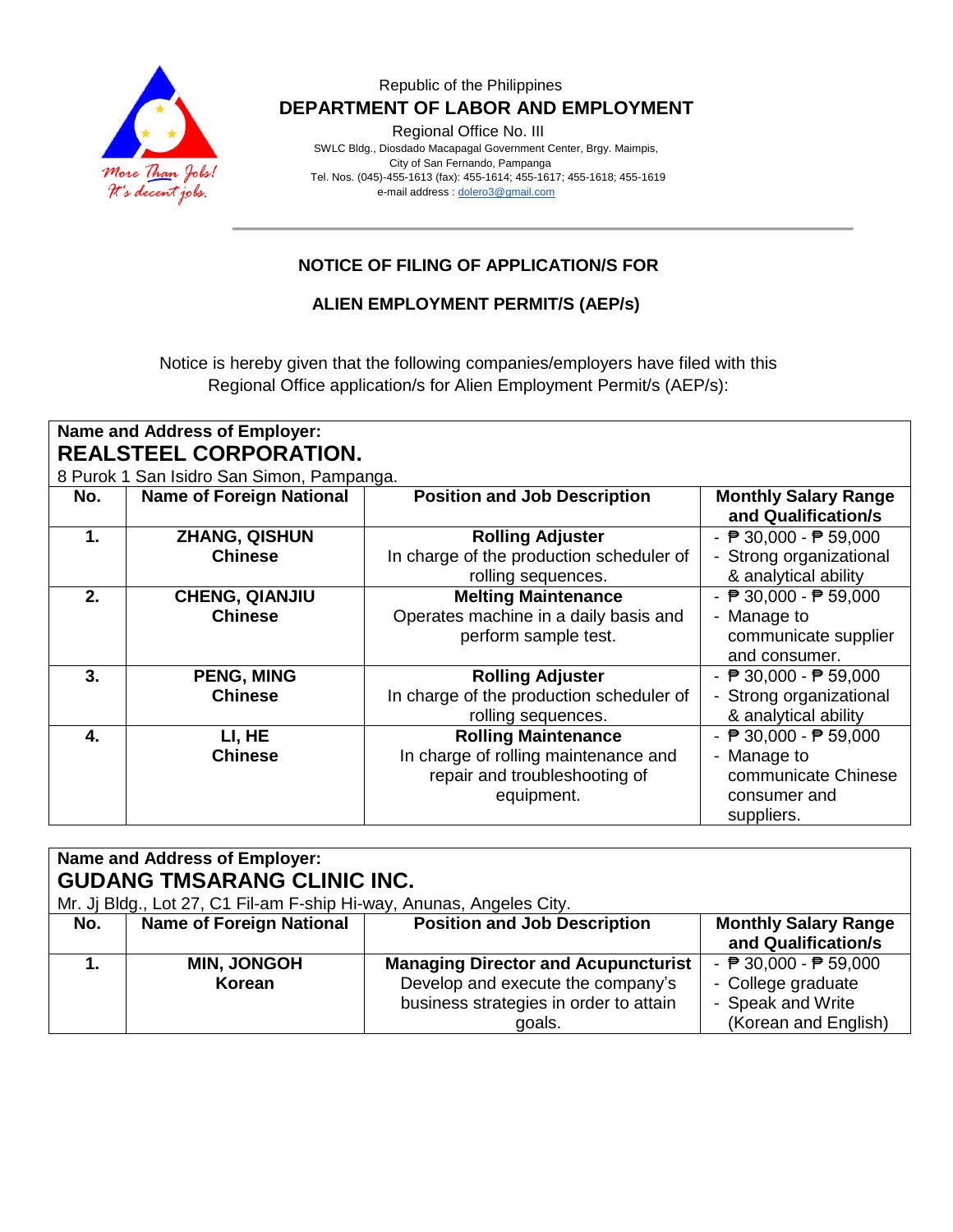

Regional Office No. III

 SWLC Bldg., Diosdado Macapagal Government Center, Brgy. Maimpis, City of San Fernando, Pampanga Tel. Nos. (045)-455-1613 (fax): 455-1614; 455-1617; 455-1618; 455-1619 e-mail address [: dolero3@gmail.com](mailto:dolero3@gmail.com)

|                  | Name and Address of Employer:           |                                                                                                                                                                                                 |                                                                                                                                                                                      |  |  |
|------------------|-----------------------------------------|-------------------------------------------------------------------------------------------------------------------------------------------------------------------------------------------------|--------------------------------------------------------------------------------------------------------------------------------------------------------------------------------------|--|--|
|                  | <b>CGC TECHNOLOGIES INC.</b>            |                                                                                                                                                                                                 |                                                                                                                                                                                      |  |  |
|                  |                                         | Bldg. 1 and 2 Sunvalley Business Hub, T-309 Jose Abad Santos Avenue, CFZP.                                                                                                                      |                                                                                                                                                                                      |  |  |
| No.              | <b>Name of Foreign National</b>         | <b>Position and Job Description</b>                                                                                                                                                             | <b>Monthly Salary Range</b><br>and Qualification/s                                                                                                                                   |  |  |
| 1.               | YU, YI<br><b>Chinese</b>                | <b>Customer Service Representative</b><br>Interacting with customers to provide<br>information in response to inquiries,<br>analyzing customer problems, handling,<br>and resolving complaints. | $ \overline{P}$ 30,000 $ \overline{P}$ 59,999<br>- Fluent in Mandarin<br>language (can read and<br>write)<br>- Ability to understand<br>and grasp basic<br>customer service skills   |  |  |
| $\overline{2}$ . | <b>WANG, YUNFENG</b><br><b>Chinese</b>  | <b>Customer Service Representative</b><br>Interacting with customers to provide<br>information in response to inquiries,<br>analyzing customer problems, handling,<br>and resolving complaints. | $ \overline{P}$ 30,000 $ \overline{P}$ 59,999<br>- Fluent in Mandarin<br>language (can read and<br>write)<br>- Ability to understand<br>and grasp basic<br>customer service skills   |  |  |
| 3.               | PENG, YING<br><b>Chinese</b>            | <b>Customer Service Representative</b><br>Interacting with customers to provide<br>information in response to inquiries,<br>analyzing customer problems, handling,<br>and resolving complaints. | $ \overline{P}$ 30,000 $ \overline{P}$ 59,999<br>- Fluent in Mandarin<br>language (can read and<br>write)<br>- Ability to understand<br>and grasp basic<br>customer service skills   |  |  |
| $\overline{4}$ . | <b>ZHANG, YIPING</b><br><b>Chinese</b>  | <b>Customer Service Representative</b><br>Interacting with customers to provide<br>information in response to inquiries,<br>analyzing customer problems, handling,<br>and resolving complaints. | $ \overline{P}$ 30,000 $ \overline{P}$ 59,999<br>- Fluent in Mandarin<br>language (can read and<br>write)<br>- Ability to understand<br>and grasp basic<br>customer service skills   |  |  |
| 5.               | <b>LEE WEN KANG</b><br><b>Malaysian</b> | <b>Customer Service Representative</b><br>Interacting with customers to provide<br>information in response to inquiries,<br>analyzing customer problems, handling,<br>and resolving complaints. | - $\overline{P}$ 30,000 - $\overline{P}$ 59,999<br>- Fluent in Mandarin<br>language (can read and<br>write)<br>- Ability to understand<br>and grasp basic<br>customer service skills |  |  |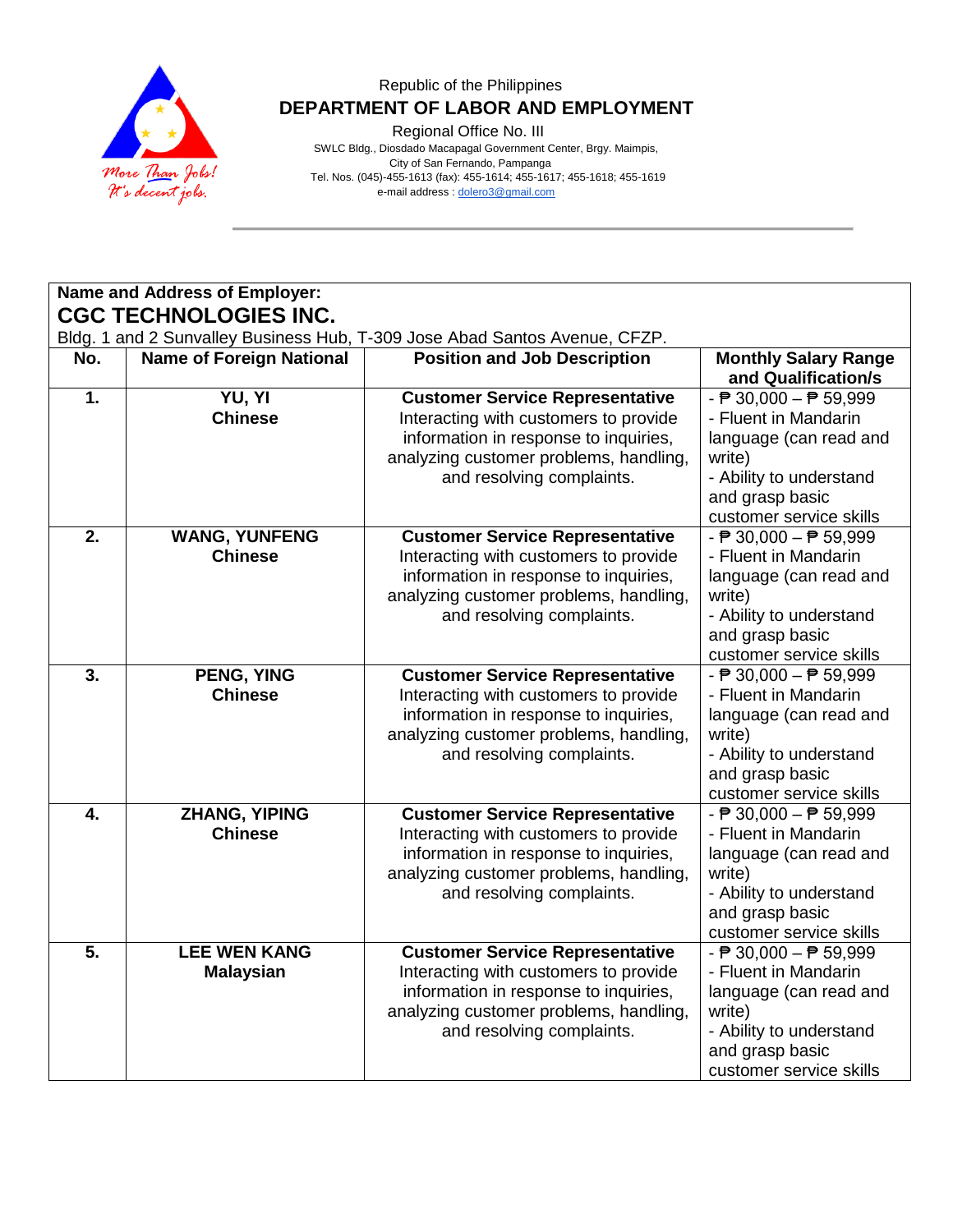

Regional Office No. III

 SWLC Bldg., Diosdado Macapagal Government Center, Brgy. Maimpis, City of San Fernando, Pampanga Tel. Nos. (045)-455-1613 (fax): 455-1614; 455-1617; 455-1618; 455-1619 e-mail address [: dolero3@gmail.com](mailto:dolero3@gmail.com)

| 6.               |                                  |                                                                                                                                                                    |                                                                                                           |
|------------------|----------------------------------|--------------------------------------------------------------------------------------------------------------------------------------------------------------------|-----------------------------------------------------------------------------------------------------------|
|                  | <b>MA, YUN</b><br><b>Chinese</b> | <b>Customer Service Representative</b><br>Interacting with customers to provide<br>information in response to inquiries,<br>analyzing customer problems, handling, | $ \overline{P}$ 30,000 $ \overline{P}$ 59,999<br>- Fluent in Mandarin<br>language (can read and<br>write) |
|                  |                                  | and resolving complaints.                                                                                                                                          | - Ability to understand<br>and grasp basic                                                                |
|                  |                                  |                                                                                                                                                                    | customer service skills                                                                                   |
| $\overline{7}$ . | MA, HAI                          | <b>Customer Service Representative</b>                                                                                                                             | $ \overline{P}$ 30,000 $ \overline{P}$ 59,999                                                             |
|                  | <b>Chinese</b>                   | Interacting with customers to provide                                                                                                                              | - Fluent in Mandarin                                                                                      |
|                  |                                  | information in response to inquiries,                                                                                                                              | language (can read and                                                                                    |
|                  |                                  | analyzing customer problems, handling,<br>and resolving complaints.                                                                                                | write)<br>- Ability to understand                                                                         |
|                  |                                  |                                                                                                                                                                    | and grasp basic                                                                                           |
|                  |                                  |                                                                                                                                                                    | customer service skills                                                                                   |
| 8.               | TU, YI                           | <b>Customer Service Representative</b>                                                                                                                             | $ \overline{P}$ 30,000 $ \overline{P}$ 59,999                                                             |
|                  | <b>Chinese</b>                   | Interacting with customers to provide                                                                                                                              | - Fluent in Mandarin                                                                                      |
|                  |                                  | information in response to inquiries,                                                                                                                              | language (can read and                                                                                    |
|                  |                                  | analyzing customer problems, handling,<br>and resolving complaints.                                                                                                | write)<br>- Ability to understand                                                                         |
|                  |                                  |                                                                                                                                                                    | and grasp basic                                                                                           |
|                  |                                  |                                                                                                                                                                    | customer service skills                                                                                   |
| 9.               | ZHONG, CHUNWU                    | <b>Customer Service Representative</b>                                                                                                                             | $ \overline{P}$ 30,000 $ \overline{P}$ 59,999                                                             |
|                  | <b>Chinese</b>                   | Interacting with customers to provide                                                                                                                              | - Fluent in Mandarin                                                                                      |
|                  |                                  | information in response to inquiries,                                                                                                                              | language (can read and                                                                                    |
|                  |                                  | analyzing customer problems, handling,<br>and resolving complaints.                                                                                                | write)<br>- Ability to understand                                                                         |
|                  |                                  |                                                                                                                                                                    | and grasp basic                                                                                           |
|                  |                                  |                                                                                                                                                                    | customer service skills                                                                                   |
| 10.              | LIU, SHICHEN                     | <b>Customer Service Representative</b>                                                                                                                             | - $\overline{P}$ 30,000 - $\overline{P}$ 59,999                                                           |
|                  | <b>Chinese</b>                   | Interacting with customers to provide                                                                                                                              | - Fluent in Mandarin                                                                                      |
|                  |                                  | information in response to inquiries,                                                                                                                              | language (can read and                                                                                    |
|                  |                                  | analyzing customer problems, handling,                                                                                                                             | write)                                                                                                    |
|                  |                                  | and resolving complaints.                                                                                                                                          | - Ability to understand<br>and grasp basic                                                                |
|                  |                                  |                                                                                                                                                                    | customer service skills                                                                                   |
| 11.              | <b>MA, YONGNING</b>              | <b>Customer Service Representative</b>                                                                                                                             | $ \overline{P}$ 30,000 $ \overline{P}$ 59,999                                                             |
|                  | <b>Chinese</b>                   | Interacting with customers to provide                                                                                                                              | - Fluent in Mandarin                                                                                      |
|                  |                                  | information in response to inquiries,                                                                                                                              | language (can read and                                                                                    |
|                  |                                  | analyzing customer problems, handling,                                                                                                                             | write)                                                                                                    |
|                  |                                  | and resolving complaints.                                                                                                                                          | - Ability to understand<br>and grasp basic                                                                |
|                  |                                  |                                                                                                                                                                    | customer service skills                                                                                   |
|                  |                                  |                                                                                                                                                                    |                                                                                                           |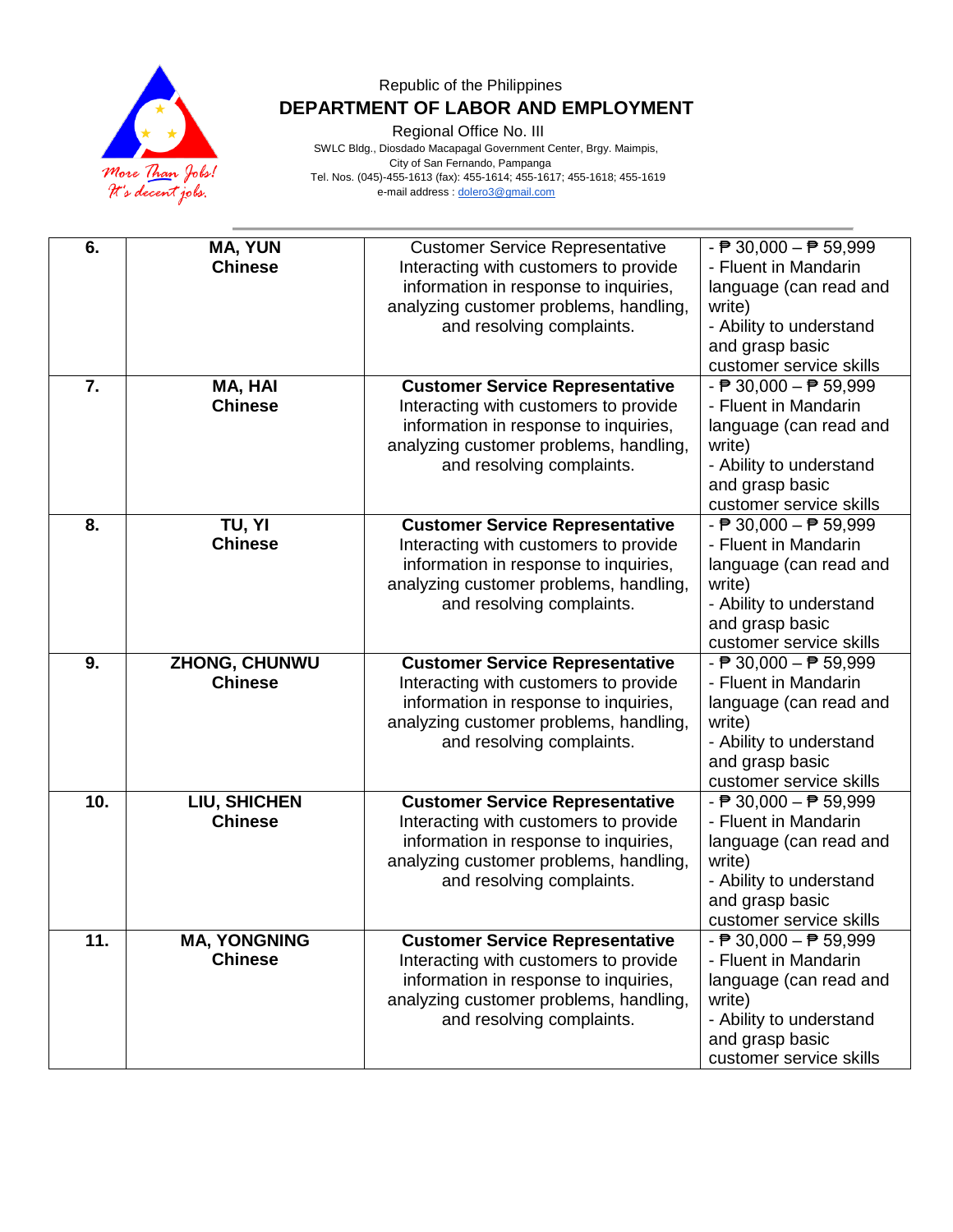

Regional Office No. III

 SWLC Bldg., Diosdado Macapagal Government Center, Brgy. Maimpis, City of San Fernando, Pampanga Tel. Nos. (045)-455-1613 (fax): 455-1614; 455-1617; 455-1618; 455-1619 e-mail address [: dolero3@gmail.com](mailto:dolero3@gmail.com)

| 12. |                                     |                                                                                |                                                                                              |
|-----|-------------------------------------|--------------------------------------------------------------------------------|----------------------------------------------------------------------------------------------|
|     | <b>CHEN, MING</b><br><b>Chinese</b> | <b>Customer Service Representative</b>                                         | $ \overline{P}$ 30,000 $ \overline{P}$ 59,999<br>- Fluent in Mandarin                        |
|     |                                     | Interacting with customers to provide<br>information in response to inquiries, | language (can read and                                                                       |
|     |                                     | analyzing customer problems, handling,                                         | write)                                                                                       |
|     |                                     | and resolving complaints.                                                      | - Ability to understand                                                                      |
|     |                                     |                                                                                | and grasp basic                                                                              |
|     |                                     |                                                                                | customer service skills                                                                      |
| 13. | ZHANG, JIANWU                       | <b>Customer Service Representative</b>                                         | $ \overline{P}$ 30,000 $ \overline{P}$ 59,999                                                |
|     | <b>Chinese</b>                      | Interacting with customers to provide                                          | - Fluent in Mandarin                                                                         |
|     |                                     | information in response to inquiries,                                          | language (can read and                                                                       |
|     |                                     | analyzing customer problems, handling,                                         | write)                                                                                       |
|     |                                     | and resolving complaints.                                                      | - Ability to understand                                                                      |
|     |                                     |                                                                                | and grasp basic                                                                              |
|     |                                     |                                                                                | customer service skills                                                                      |
| 14. | ZHANG, QIONGYI                      | <b>Customer Service Representative</b>                                         | - $\overline{P}$ 30,000 - $\overline{P}$ 59,999                                              |
|     | <b>Chinese</b>                      | Interacting with customers to provide                                          | - Fluent in Mandarin                                                                         |
|     |                                     | information in response to inquiries,                                          | language (can read and                                                                       |
|     |                                     | analyzing customer problems, handling,                                         | write)                                                                                       |
|     |                                     | and resolving complaints.                                                      | - Ability to understand                                                                      |
|     |                                     |                                                                                | and grasp basic                                                                              |
|     |                                     |                                                                                | customer service skills                                                                      |
| 15. | <b>WU, CHUANG</b>                   | <b>Customer Service Representative</b>                                         | $\overline{\phantom{0}}$ = $\overline{\phantom{0}}$ 30,000 – $\overline{\phantom{0}}$ 59,999 |
|     | <b>Chinese</b>                      | Interacting with customers to provide                                          | - Fluent in Mandarin                                                                         |
|     |                                     | information in response to inquiries,                                          | language (can read and                                                                       |
|     |                                     | analyzing customer problems, handling,                                         | write)                                                                                       |
|     |                                     | and resolving complaints.                                                      | - Ability to understand<br>and grasp basic                                                   |
|     |                                     |                                                                                | customer service skills                                                                      |
| 16. | <b>WANG, YAWEI</b>                  | <b>Customer Service Representative</b>                                         | $ \overline{P}$ 30,000 $ \overline{P}$ 59,999                                                |
|     | <b>Chinese</b>                      | Interacting with customers to provide                                          | - Fluent in Mandarin                                                                         |
|     |                                     | information in response to inquiries,                                          | language (can read and                                                                       |
|     |                                     | analyzing customer problems, handling,                                         | write)                                                                                       |
|     |                                     | and resolving complaints.                                                      | - Ability to understand                                                                      |
|     |                                     |                                                                                | and grasp basic                                                                              |
|     |                                     |                                                                                | customer service skills                                                                      |
| 17. | <b>ZHANG, WENXIANG</b>              | <b>Customer Service Representative</b>                                         | $ \overline{P}$ 30,000 $ \overline{P}$ 59,999                                                |
|     | <b>Chinese</b>                      | Interacting with customers to provide                                          | - Fluent in Mandarin                                                                         |
|     |                                     | information in response to inquiries,                                          | language (can read and                                                                       |
|     |                                     | analyzing customer problems, handling,                                         | write)                                                                                       |
|     |                                     | and resolving complaints.                                                      | - Ability to understand                                                                      |
|     |                                     |                                                                                | and grasp basic                                                                              |
|     |                                     |                                                                                | customer service skills                                                                      |